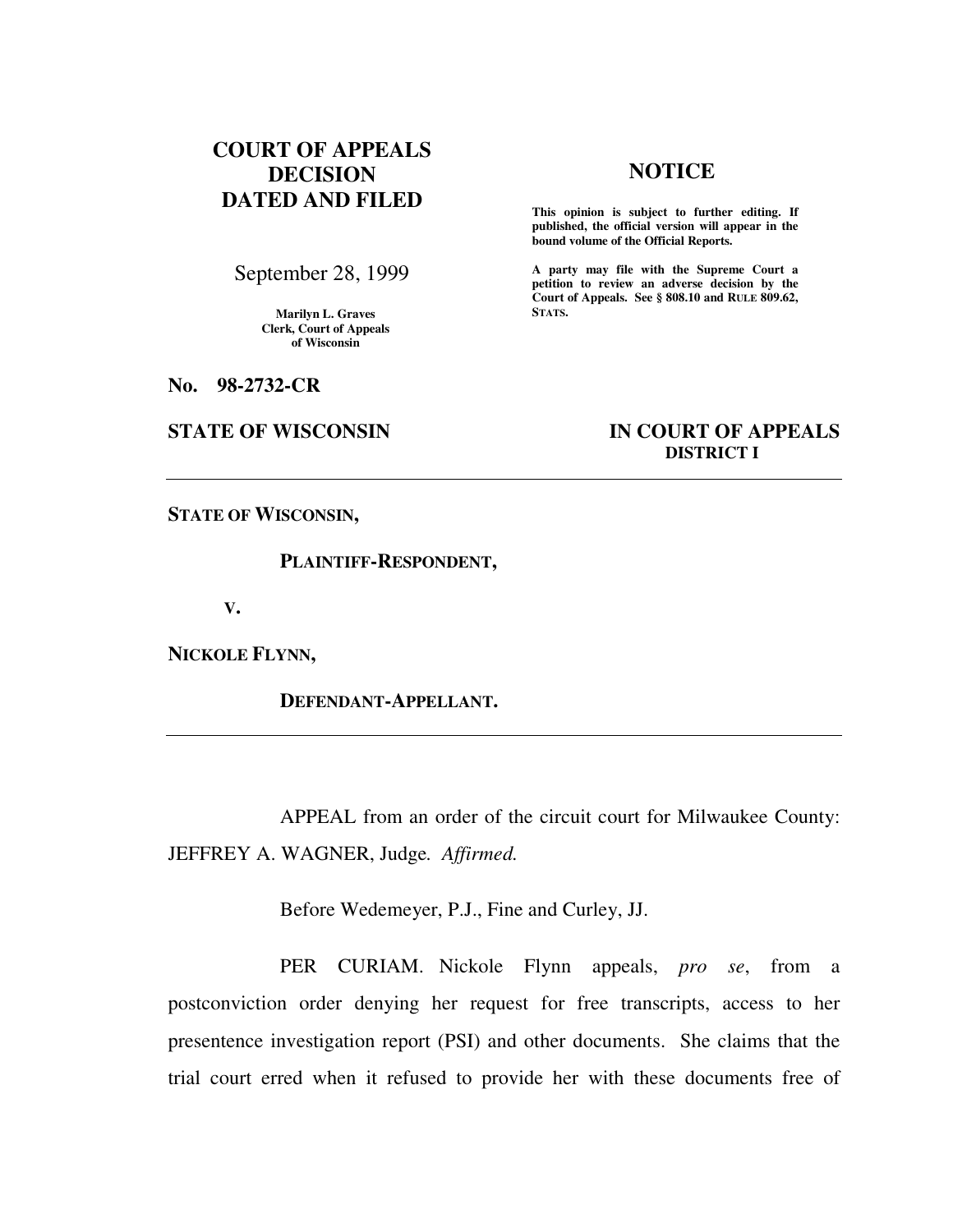No. 98-2732-CR

charge. Because Flynn failed to raise any arguably meritorious issues, because she was given access to the PSI at sentencing and failed to demonstrate any right to a second review of the report, and because there is support in the record for the trial court's decision to deny her free access to public records, we affirm.

### **BACKGROUND**

On April 1, 1997, Flynn and her co-defendant robbed a gas station located at 2009 West College Avenue in the City of Milwaukee. Flynn was charged with robbery, use of force, as party to a crime. Flynn admitted to her role in the robbery. On August 7, 1997, Flynn pled guilty to the crime charged. In September 1997, she was sentenced to forty-eight months in prison, to be served concurrently to a three-year sentence she was then serving. At the sentencing, Flynn signed a form indicating that she did not intend to pursue postconviction relief.

 Approximately one year later, Flynn filed a *pro se* motion seeking "transcripts and access to pre-existing records." The trial court denied the motion, ruling that the time for Flynn's appeal had long expired, her motion failed to assert any "arguably meritorious claim for relief" and, therefore, it would not order production of the records. Flynn now appeals.

### **DISCUSSION**

### *A. Transcripts.*

 Flynn claims that the trial court erred when it denied her access to the transcripts of the proceedings. She asserts that her trial counsel was ineffective and that the attorney induced her to plead guilty. The trial court denied her request because her time for appeal had long since expired and "[w]here the time for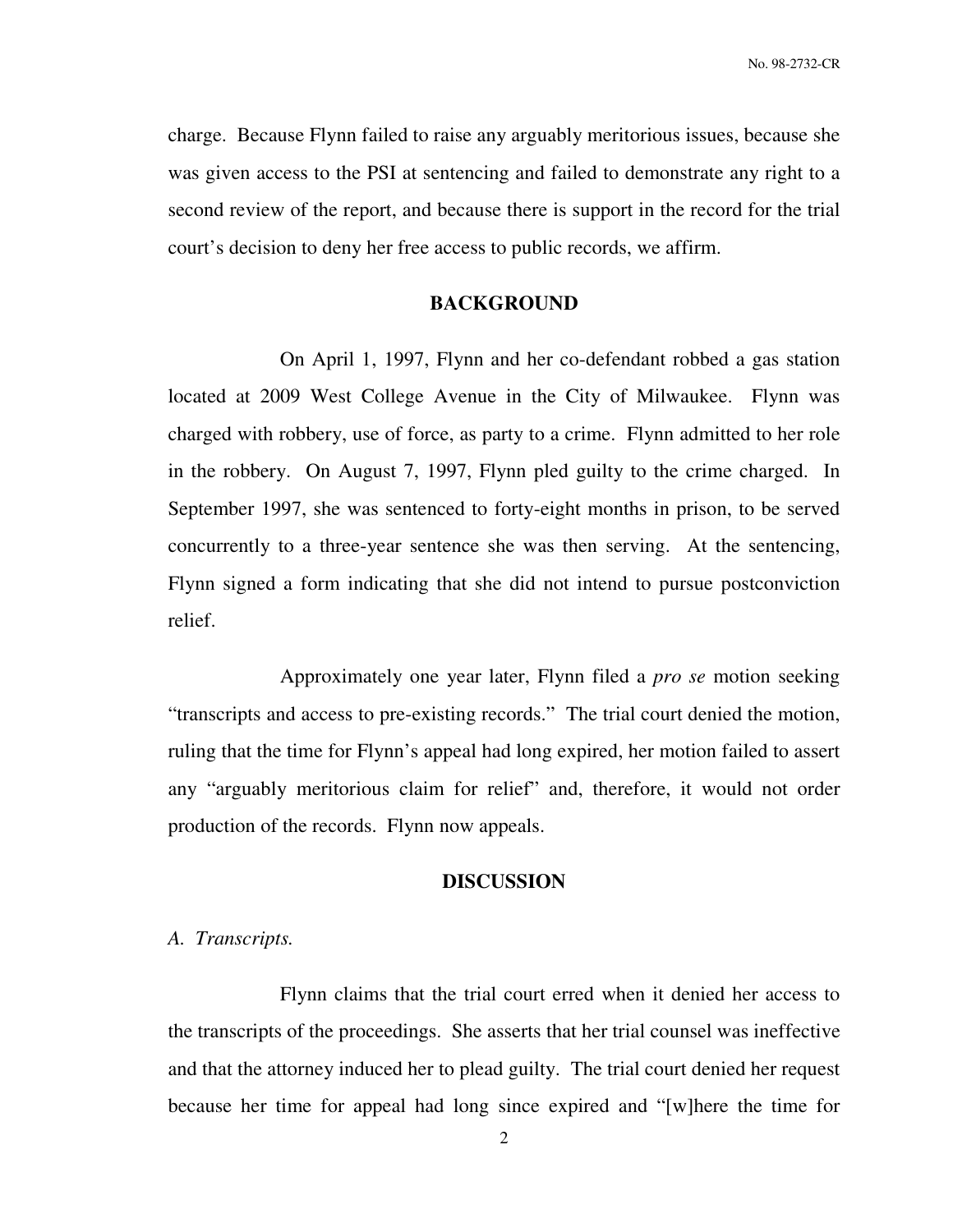appeal has expired, the court requires the assertion of an arguably meritorious claim for relief. The defendant has set forth several conclusory assertions, none of which constitutes a meritorious claim for relief." We agree with the trial court's conclusions.

This case is governed by  $\S 814.29(1)$ , STATS., which allows the court to enter an order waiving all fees in any action or proceeding if the litigant is indigent. Subsection (1)(c) of this statute provides in pertinent part: "The court may deny the request for an order if the court finds that the affidavit states no claim, defense or appeal upon which the court may grant relief."

 The fee waiver statute's standard for deciding whether a proposed action states a claim is the same standard that is applied when considering a motion to dismiss in an ordinary civil case for "[f]ailure to state a claim upon which relief can be granted." *See* § 802.06(2)(a)6, STATS. Whether a claim for relief exists is a question of law that we determine independently. *See Paskiet v. Quality State Oil Co.*, 164 Wis.2d 800, 805, 476 N.W.2d 871, 873 (1991). We have reviewed Flynn's motion papers and agree with the trial court's conclusion. She fails to assert any claim for relief. Flynn makes broad and general assertions that her trial counsel was ineffective, that she may have been sentenced on inaccurate information, that her plea was not entered with full knowledge and consent, and that her due process rights were violated. These conclusory allegations are insufficient to satisfy the requisite standard. *See State ex rel. Richards v. Dane County Circuit Court*, 165 Wis.2d 551, 554, 478 N.W.2d 29, 30 (Ct. App. 1991). Therefore, the trial court did not err when it denied her motion seeking free transcripts.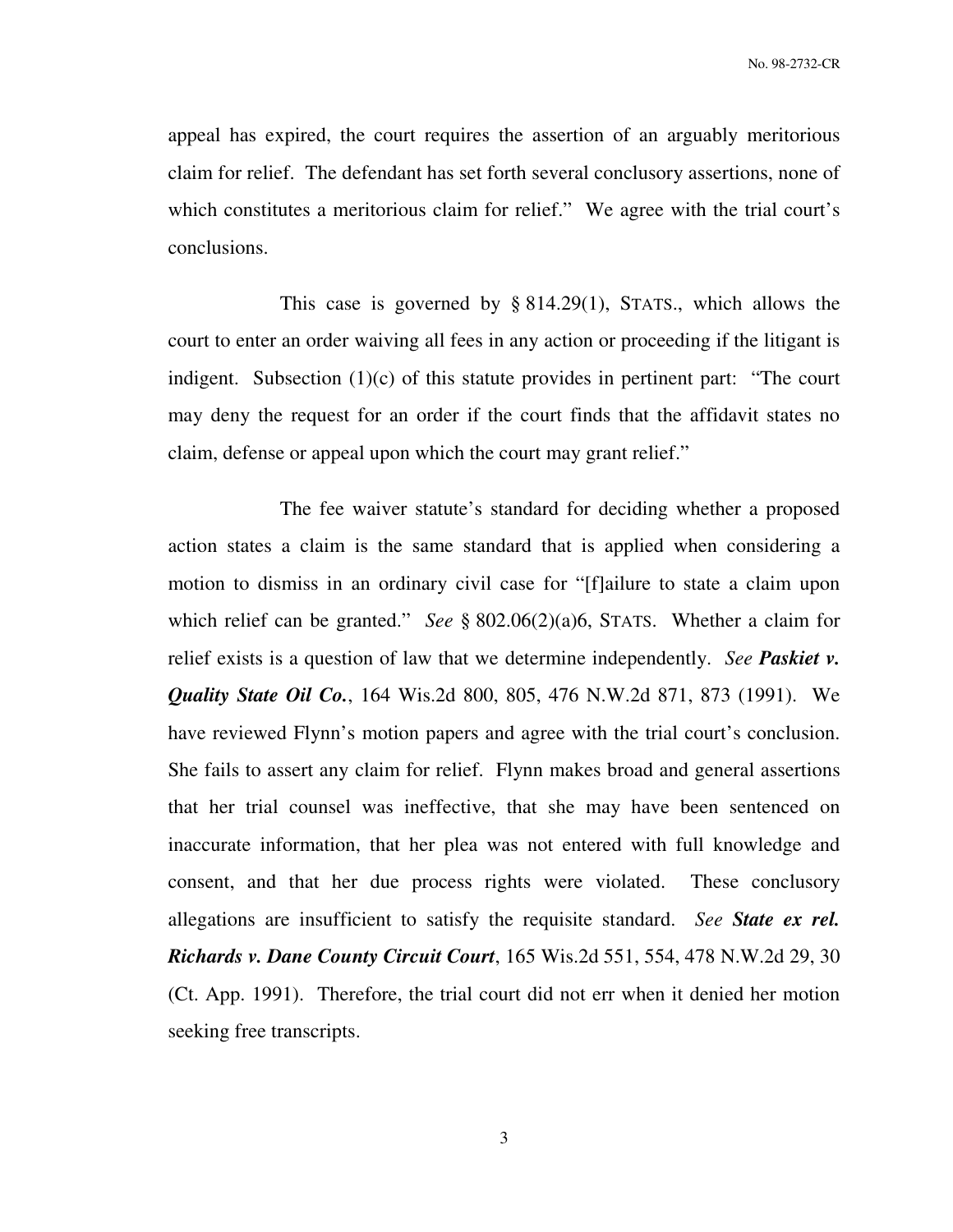No. 98-2732-CR

*B. PSI.*

 Flynn also claims that the trial court should have granted her access to her PSI so that she could determine whether it may contain any issues to appeal. The trial court ruled:

> At sentencing, the court was apprised that the defendant had reviewed the report in preparation for sentencing. Under circumstances where a defendant has had a previous opportunity to review the report and to make additions or corrections, the court will not permit further access to the report without a showing of a meritorious claim for relief.

We agree with the trial court's ruling.

Section 972.15(4), STATS., provides: "After sentencing, unless otherwise authorized under sub. (5) or ordered by the court, the presentence investigation report shall be confidential and shall not be made available to any person except upon specific authorization of the court." Flynn has failed to provide any rule of law requiring the trial court to grant her request. The trial court's ruling provided a reasonable rationale: unless Flynn could provide some showing of a meritorious claim, it was not going to allow access to a report, which she had already reviewed and corrected. The record demonstrates that the PSI was reviewed before the sentencing hearing. Defense counsel represented to the trial court that the PSI was reviewed with Flynn, and that one error was discovered in the report. Defense counsel told the trial court that the PSI attributed the "you're about to be robbed" comment to Flynn when, in fact, her co-defendant made that statement.

We conclude from this that Flynn was, in fact, afforded an opportunity to review the report for errors and correct any errors found. A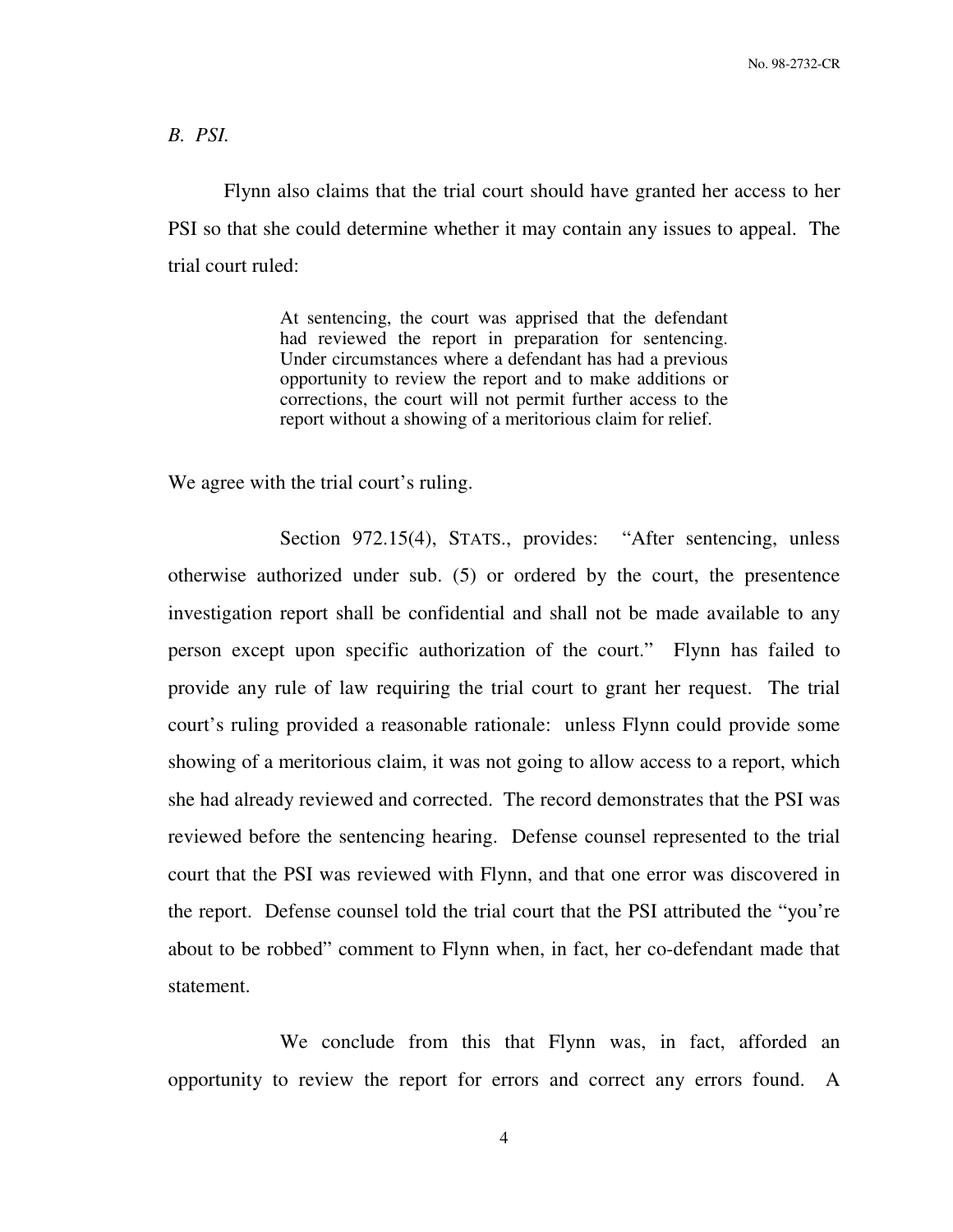No. 98-2732-CR

defendant has the duty to raise claims regarding a PSI at sentencing. *See State v. DeMars*, 171 Wis.2d 666, 676, 492 N.W.2d 642, 647 (Ct. App. 1992). Any errors in the PSI not raised at sentencing are waived and cannot be raised for the first time in a motion for postconviction relief. *See id.* Consequently, in addition to failing to provide us with authority for a second look at the PSI, Flynn has waived any claim related to it. Accordingly, we conclude that the trial court did not err in denying her request for another opportunity to review the report.

#### *C. Public Records.*

 Finally, Flynn contends that the trial court erred when it denied her request for "other file documents." The trial court construed this request to be one pursuant to our open records law. The trial court denied the request on the basis that the open records law requires requesters to pay \$1.25 per page. The State points out that the trial court's belief that the open records law does not permit waiver of the copying fee when the requester is indigent is erroneous. Section 19.35(3)(e), STATS., of the law actually does permit the fee to be waived if waiver "is in the public interest." Despite the trial court's error, we believe it reached the right result and therefore affirm. *See State v. Holt*, 128 Wis.2d 110, 124, 382 N.W.2d 679, 687 (Ct. App. 1985).

 As noted, waiver of the copying fee for access to public records is allowed if waiver is in the public interest. Here, we cannot conclude that such public interest exists. Flynn has failed to allege an arguably meritorious claim. Her allegations are merely conclusory and phrased as mere possibilities. Under these circumstances, we conclude that waiver of the copying fee would not be in the public's best interest. The public should not have to assume the cost for copying public records relating to actions without any arguable merit.